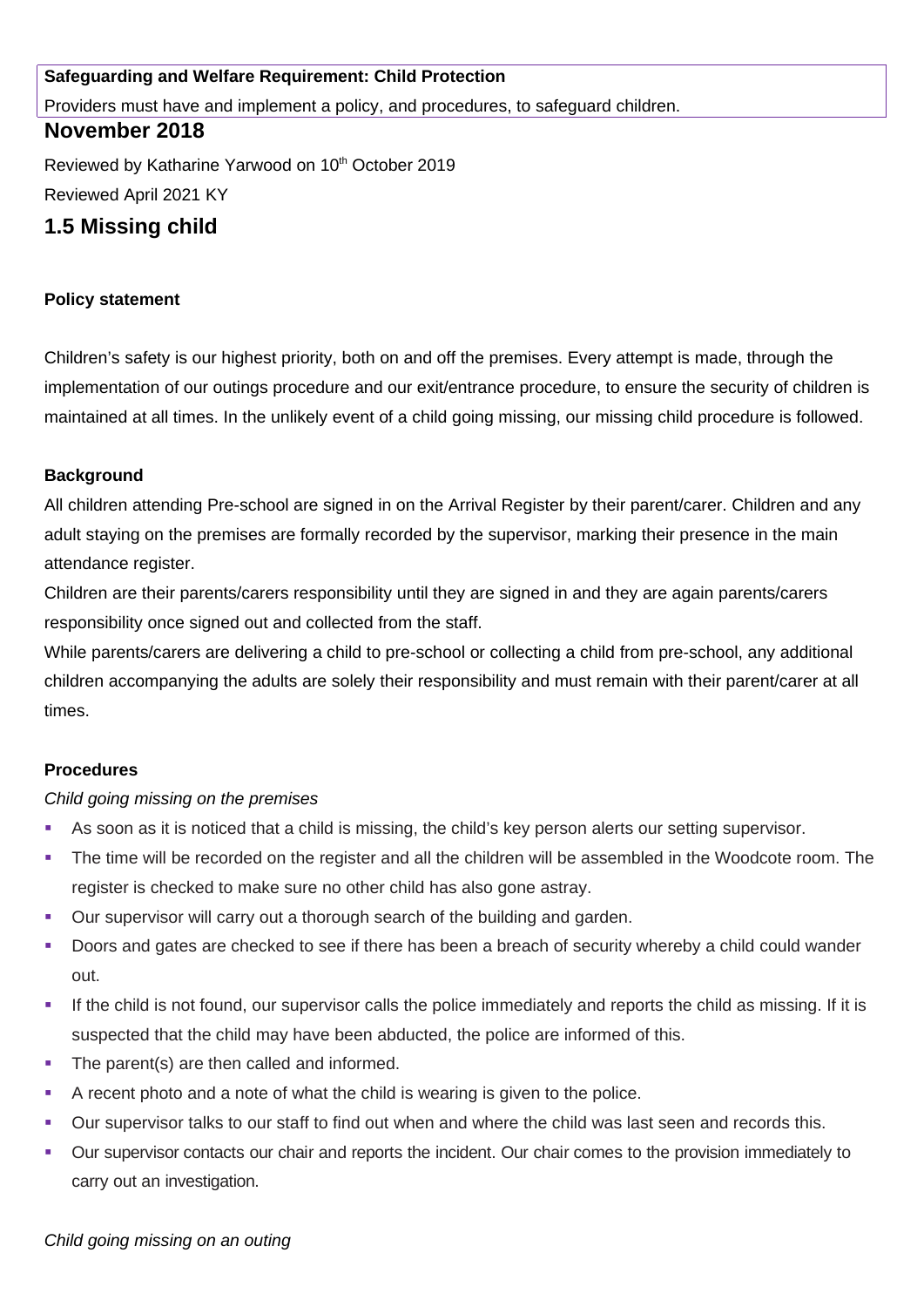This describes what to do when our staff have taken a small group on an outing, leaving our supervisor and/or other staff back in our setting premises. If our supervisor has accompanied children on the outing, the procedures are adjusted accordingly. What to do when a child goes missing from a whole group outing may be a little different, as parents usually attend and are responsible for their own child.

- As soon as it is noticed that a child is missing, the staff members on the outing ask children to stand with their designated carer and carry out a headcount to ensure that no other child has gone astray.
- One staff member searches the immediate vicinity, but does not search beyond that.
- Our senior staff member on the outing contacts the police and reports that child as missing.
- Our supervisor is contacted immediately (if not on the outing) and the incident is recorded.
- **Our supervisor contacts the parent(s).**
- Our staff take the remaining children back to the setting as soon as possible.
- According to the advice of the police, a senior member of staff, or our supervisor where applicable, should remain at the site where the child went missing and wait for the police to arrive.
- A recent photo and a description of what the child is wearing is given to the police.
- Our manager contacts our chair and reports the incident. Our chair comes to our premises immediately to carry out an investigation, with our management team (where appropriate).
- Our staff keep calm and do not let the other children become anxious or worried.

## *The investigation*

- Ofsted are informed as soon as possible and kept up-to-date with the investigation.
- Our chair, carries out a full investigation, taking written statements from all our staff and volunteers who were present.
- Our supervisor, together with a representative of our management team speaks with the parent(s) and explains the process of the investigation.
- The parent(s) may also raise a complaint with us or Ofsted.
- Each member of staff present writes an incident report detailing:
	- **-** The date and time of the incident.
	- **-** Where the child went missing from e.g. the setting or an outing venue.
	- **-** Which staff/children were in the premises/on the outing and the name of the staff member who was designated as responsible for the missing child.
	- **-** When the child was last seen in the premises/or on the outing, including the time it is estimated that the child went missing.
	- **-** What has taken place in the premises or on the outing since the child went missing.
	- **-** The report is counter-signed by the senior member of staff and the date and time added.
- A conclusion is drawn as to how the breach of security happened.
- If the incident warrants a police investigation, all our staff co-operate fully. In this case, the police will handle all aspects of the investigation, including interviewing staff and parents. Children's social care may be involved if it seems likely that there is a child protection issue to address.
- In the event of disciplinary action needing to be taken, Ofsted are advised.